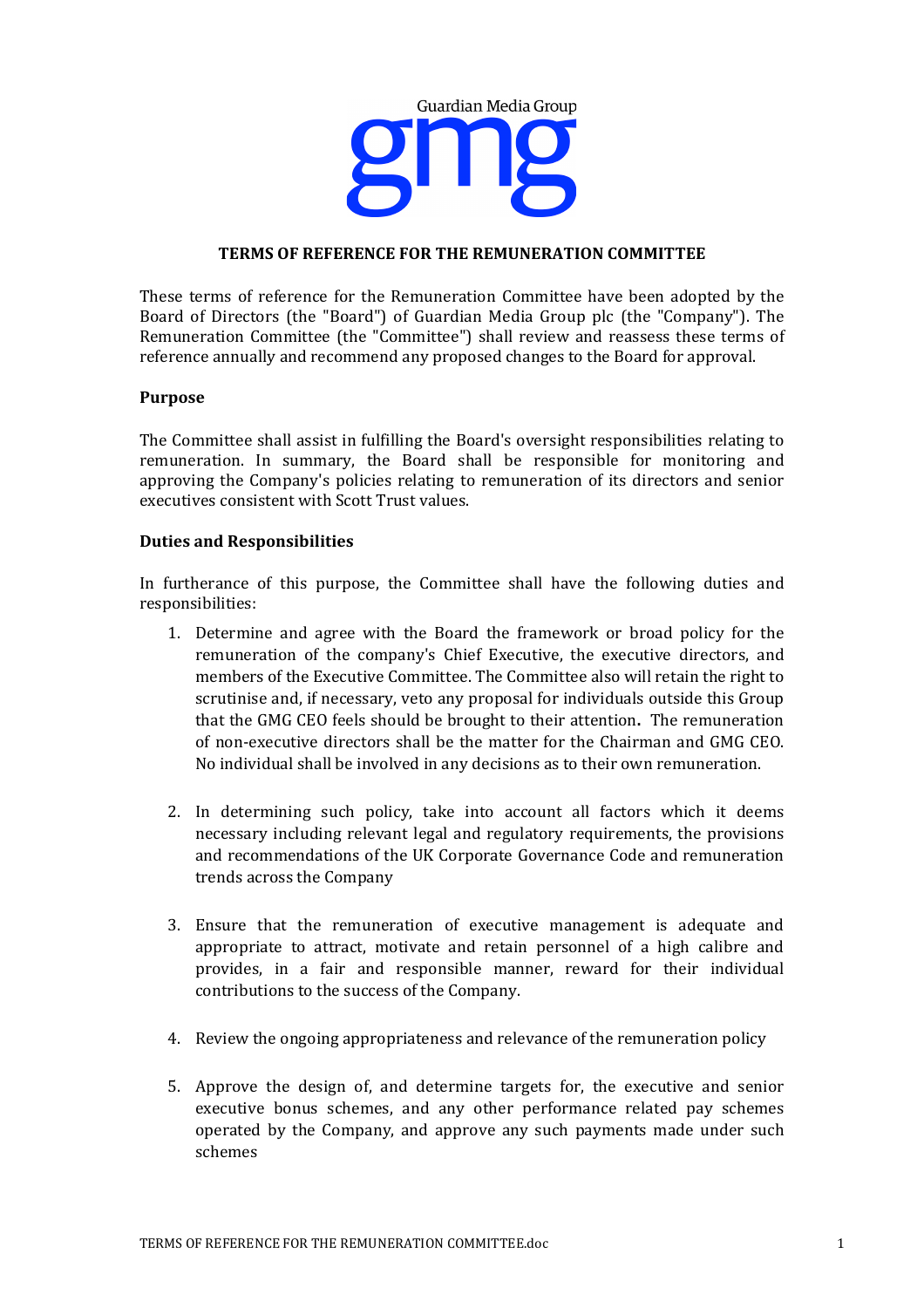- 6. Determine the policy for, and scope of, pension arrangements for each executive director and other senior executives
- 7. Ensure that contractual terms on termination, and any payments made, are fair to the individual, and the Company, that failure is not rewarded and that the duty to mitigate loss is fully recognised
- 8. Determine, within the terms of the agreed policy and in consultation with the Chairman and/or Chief Executive as appropriate, the total individual remuneration package of each executive director and other senior executives including bonuses.
- 9. Review and note annually the remuneration trends across the Company. At the instigation of the Chairman periodically review and benchmark the Company's position against the external market and obtain reliable, up-to-date information about remuneration in the competitive market
- 10. Oversee any major changes in employee benefits structures throughout the Company.
- 11. Agree the policy for authorising claims for expenses from the Chief Executive and GMG Chairman.
- 12. Delegate any of its responsibilities to subcommittees as the Committee may deem appropriate in its sole discretion.

# **Outside Advisors**

The Committee, acting by majority vote, shall have the authority to retain, at the Company's expense, remuneration consultants to assist in the evaluation of the remuneration for executive and non-executive directors, other executives that fall within the Committee's remit and other employees of the Group as the Committee sees fit. The Committee shall retain and terminate these advisors without seeking Board approval and shall have sole authority to approve related fees and retention terms.

# **Annual Performance Evaluation**

The Committee shall conduct an annual self-performance evaluation, including an evaluation of its compliance with these terms of reference. The Committee shall report on its annual self-performance evaluation to the Board and recommend to the Board any improvements to these terms of reference it deems necessary. This should include the individual evaluation of each of the members of the Committee.

# **Membership and Independence Requirements**

The Committee shall consist of no fewer than two  $(2)$  independent directors, as determined by the Board, each of whom shall meet the applicable independence requirements set out in the UK Corporate Governance Code. In addition the chair may be a member of, but not chair, the Committee provided he or she was considered independent on appointment as chair. The Committee shall meet any requirements set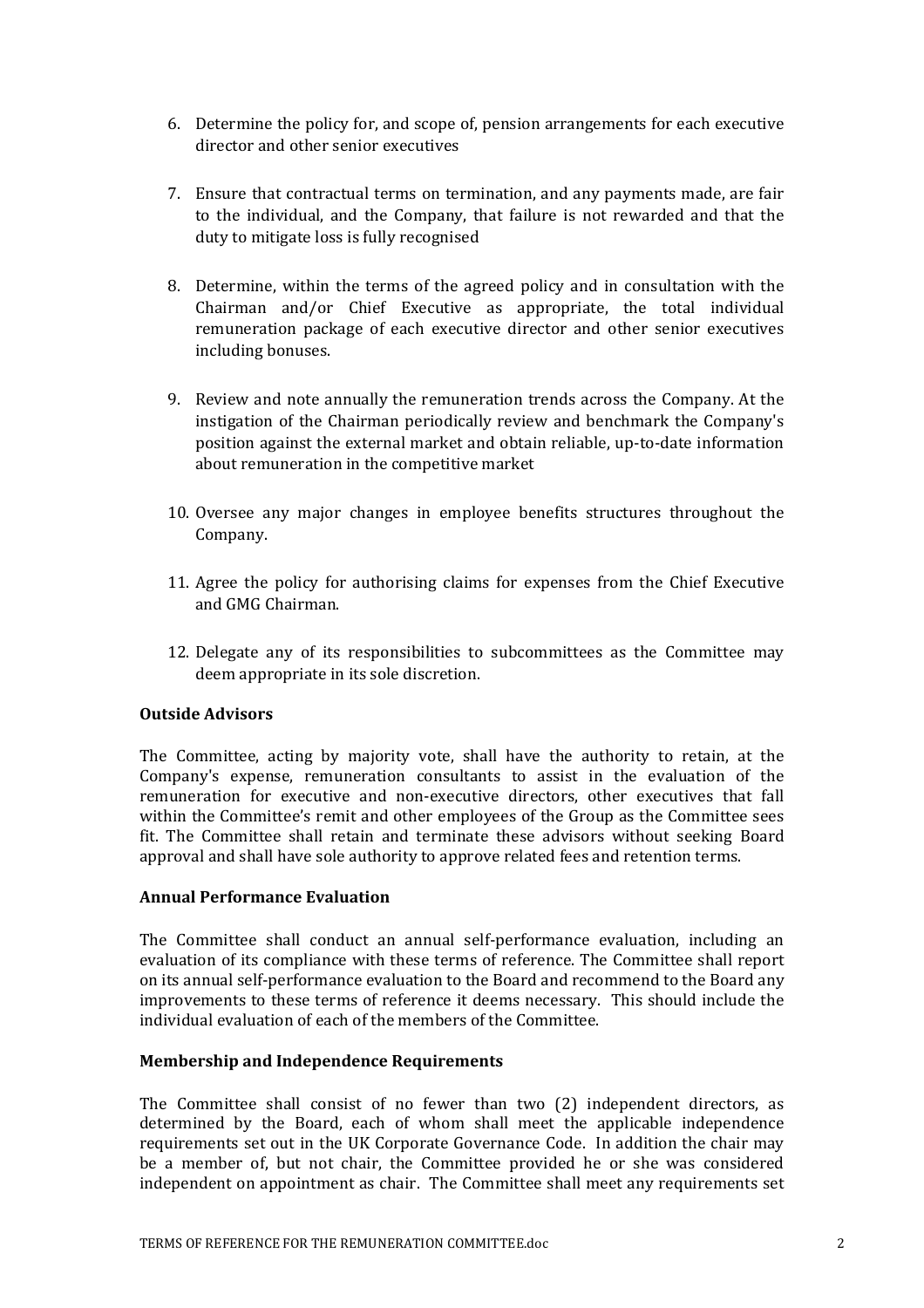forth in applicable laws, rules and regulations, subject to any applicable exceptions, exemptions or phase-in periods. Each Committee member shall also have knowledge or experience relating to director and senior executive remuneration and related matters.

Committee members shall be appointed by the Board or Nominations Committee and may be removed, with or without cause, by a majority vote of the Board. Committee appointments are reviewed periodically.

Only members of the Committee have the right to attend Committee meetings. However, other individuals, such as the Chief Executive and any external advisors may be invited to attend for all or part of any meeting, as and when appropriate.

The Group Reward & Policy Director is the nominated secretary of the Committee. If he/she is not available the Group HR Director will assume this role.

# **Chairman**

The Committee shall include a Committee chairman. The Committee chairman shall be appointed by a majority vote of the Board. The Committee chairman shall be entitled to chair all regular sessions of the Committee and add topics to the agenda. In the event of a tied vote, if less than the entire Committee has voted on such matter, then such matter shall be voted on by the entire Committee. If a tie persists after the entire Committee has voted on the matter, then such matter shall be voted on by the independent members of the Board of Directors, with independence being determined in accordance with The UK Corporate Governance Code. In the absence of the Committee chairman, the remaining members present shall elect one of themselves to chair the meeting.

#### **Meetings**

The Committee shall meet, in person, at least three (3) times per annum, or more frequently as circumstances dictate, and all Committee members shall strive to be present at all Committee meetings. Unless otherwise agreed, notice of each meeting confirming the venue, time and date together with an agenda of items to be discussed, shall be forwarded to each member of the committee and any other person required to attend, no later than five working days before the date of the meeting. Supporting papers shall be sent to committee members and to other attendees, as appropriate, at the same time.

Only the chairman, or the secretary on his or her behalf, may call a Committee meeting upon due notice of each other Committee member at least forty-eight (48) hours prior to the meeting. Two Committee members, acting in person or by proxy, shall constitute a quorum. 

#### **Reporting procedures**

The secretary shall prepare and circulate the minutes of the meetings of the Committee to all members of the Committee and maintain a minute book containing minutes of meetings signed by the Chairman of the meeting.

The Committee shall report its actions and recommendations to the Board after each Committee meeting.

# **Resources to execute responsibilities**